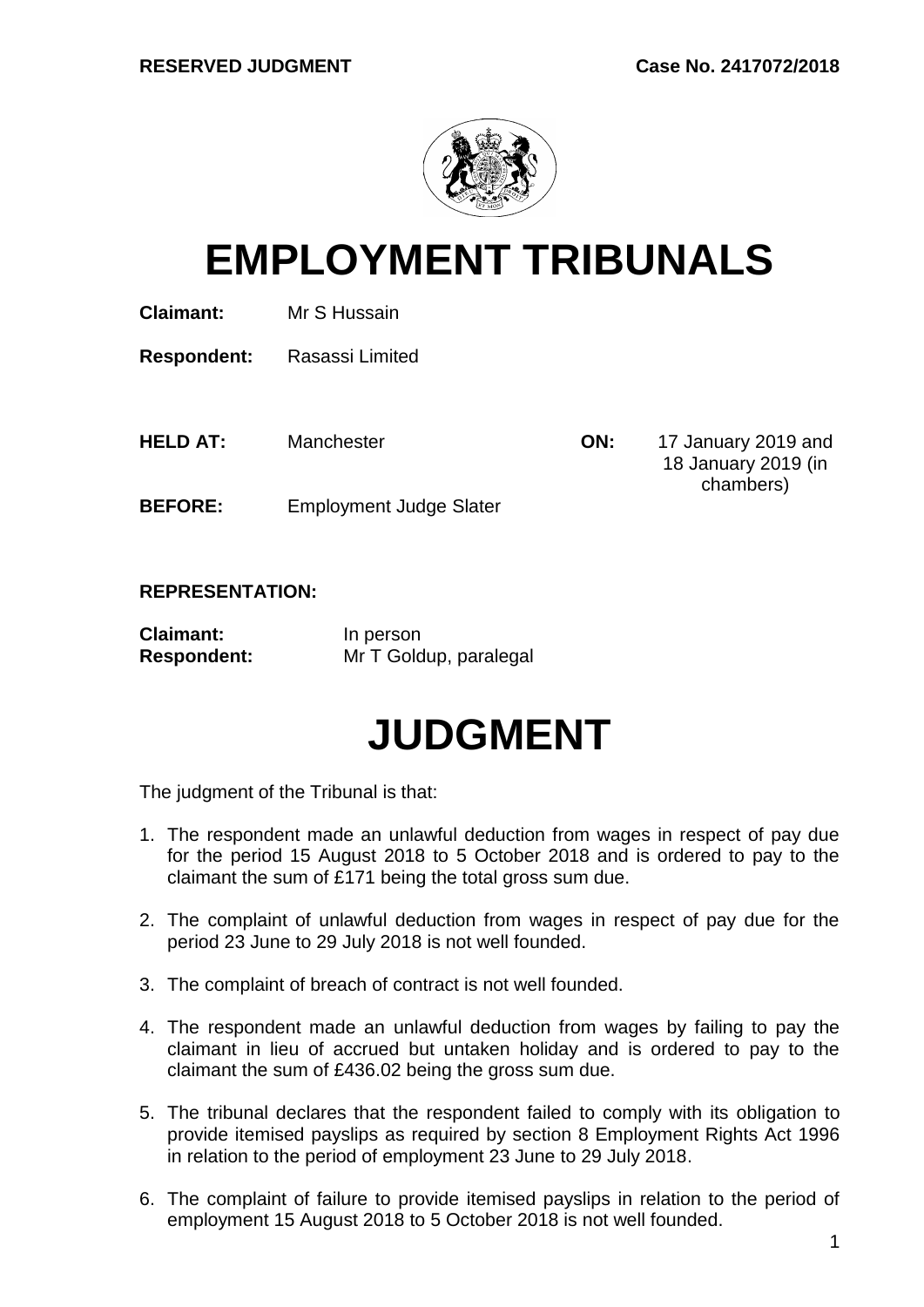# **REASONS**

#### **Claims and issues**

1. The claimant claimed that he had not been paid his full wages for his periods of employment, that he had not been paid in lieu of holiday accrued but not taken and that his employment had been terminated by the respondent without notice in breach of contract. The claimant also claimed that he had not been provided with itemised pay slips on or before the date of payment of wages.

2. At the hearing, the parties agreed that the claimant had been employed for a period 23 June to 29 July 2018 and that period of employment had come to an end by the claimant giving two weeks' notice. The parties agreed that the claimant was re-engaged with effect from 15 August 2018.

3. In relation to the first period of employment, the parties agreed that the claimant had been employed on a fixed wage but there was a dispute as to the amount of wages which it had been agreed the claimant was to receive.

4. In relation to the second period of employment, there was a dispute as to the terms on which the claimant was engaged: the claimant says this was on the same terms as before, the respondent said he was engaged on a zero hours contract. There was a dispute as to whether the contract had come to an end and, if so, how and when. The claimant claims that his employment was terminated by the respondent without notice; the respondent denies it terminated the contract. The breach of contract claims relates to the alleged termination by the respondent of the second period of employment. Both parties agree that the last day the claimant did work for the respondent was 5 October 2018.

5. Both parties agreed that the claimant did not take any paid holiday during either period of employment. Neither party put forward any evidence that they had agreed contractual terms for holidays so the Working Time Regulations provisions will apply.

6. There was a dispute as to whether the claimant had been supplied with access to itemised payslips online during his employment. It was agreed that paper payslips had not been provided.

7. Although, in its response presented on 9 January 2019, the respondent had denied that any payments were due to the claimant, at this hearing, it was accepted on behalf of the respondent that it owed the claimant some wages for the first period of employment and owed him holiday pay. The claimant believed more was owed to him than conceded by the respondent. The respondent disputed that any wages were due for the second period of work. The respondent asserts that it has complied with its obligation to provide itemised payslips by providing the claimant with access to payslips online.

#### **Facts**

8. The claimant's first language is Urdu. He understands and speaks English to a reasonable level but required services of an interpreter when giving evidence and to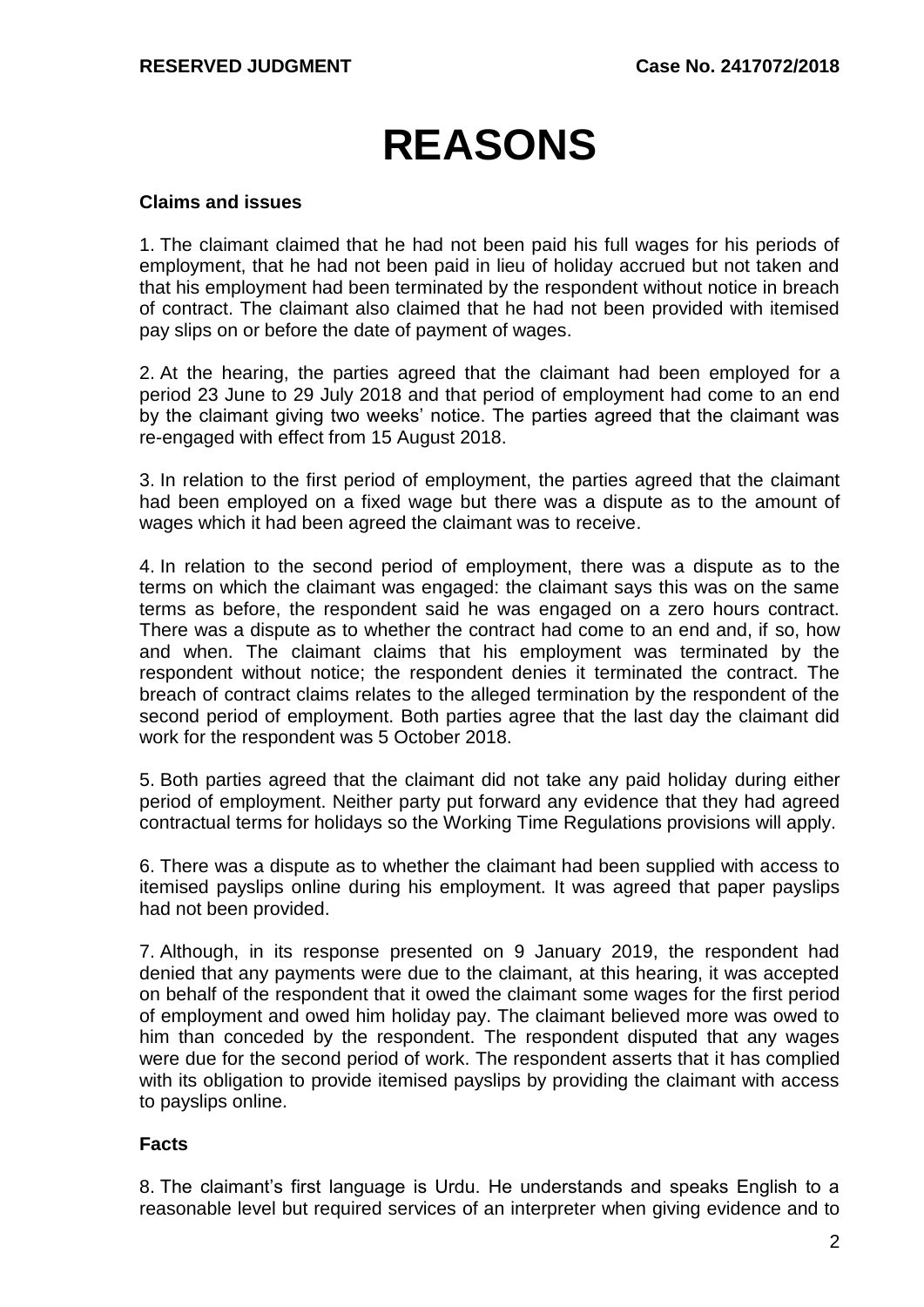understand some other parts of the hearing. It appears from WhatsApp messages produced in evidence that he communicated with the respondent's manager, Mr Pathak, in English, but his written English is not fluent.

9. Mr Pathak was the only witness for the respondent.

10. The respondent has an Indian restaurant in Altrincham.

11. The claimant started work for the respondent on 23 June 2018 as a Tandoori chef. The claimant came to work for the respondent because he had worked with Mr Pathak, the restaurant manager, in a previous job.

12. The claimant did two trial days before being taken on permanently with effect from 25 June 2018. I find that it was agreed that the claimant should be paid £70 for each of the two trial days and a total of £140 was paid into the claimant's bank account on 5 July 2018 in respect of work during the trial period.

13. The parties agree that the claimant was employed in the period 25 June to 29 July 2018 on fixed wages for full time hours. It appears the claimant normally worked between 40 and 45 hours per week. From the rotas for this period, it appears he worked between 5 and 7 days a week.

14. The respondent says the agreement was that the claimant should be paid a salary of £17,000 per annum. The claimant said the agreement he reached with Mr Pathak was that his pay would be £425 net per week i.e. after deductions for tax and national insurance.

15. Mr Pathak says that the claimant, in his presence, signed a letter of appointment dated 25 June 2018 confirming his employment at a salary of £17,000 from 25 June 2018. The document bears a signature which the claimant accepts appears similar to his signature. The claimant says he did not sign this or any other contract of employment. Although the claimant did not make any direct allegation that the respondent has fabricated the document, it appears that he is challenging the authenticity of the document. For the reasons explained later, I have not found it necessary to decide whether the document dated 25 June 2018 is an authentic contemporaneous document.

16. The claimant also challenges the authenticity of a further document, a "principal statement of terms and conditions" dated 17 August 2018, apparently bearing the signatures of the claimant and Mr Pathak.

17. The respondent showed me, at my request, the originals of these documents. Without expert forensic analysis, which is not available to me, it is impossible for me to assess whether the signature is that of the claimant and whether it was written on these documents or, for example, a scanned copy of a signature, transferred to the document. If it is necessary for me to make a finding on the authenticity of the documents, on the balance of probabilities, I will have to do so by reference to other evidence, including the oral evidence of the claimant and Mr Pathak.

18. Mr Pathak says that all the payments to the claimant were made into his bank account and no cash payments were agreed or made.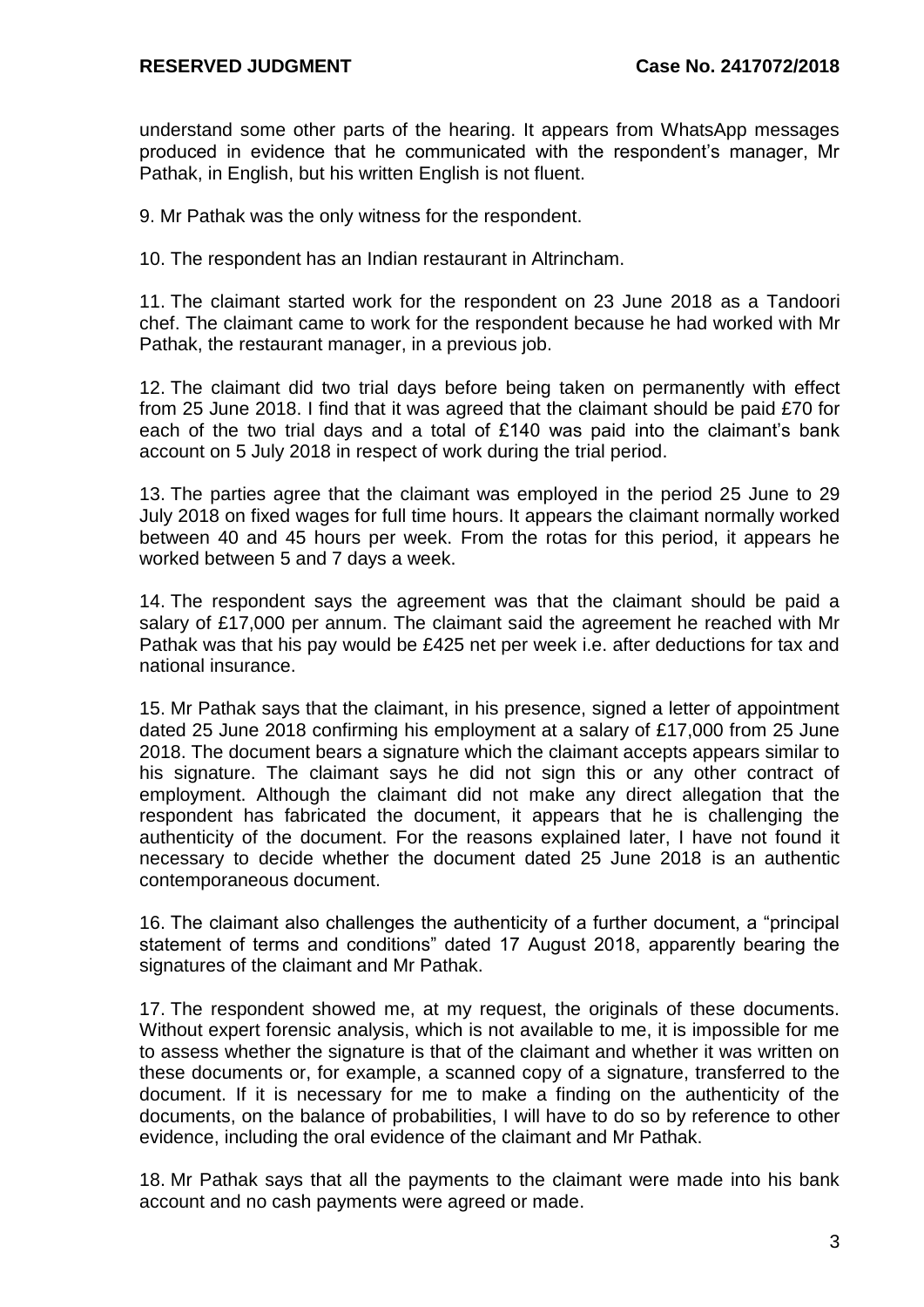19. The claimant says that Mr Pathak told him that he would receive £277 per week into his bank account and the rest in cash. The claimant says he received some cash payments in the first month, as well as payments into his bank account, but, after that, the cash payments stopped. The claimant says that he asked Mr Pathak about the money he was owed but Mr Pathak said the restaurant was not busy at that time. The claimant never put anything in writing to Mr Pathak or anyone else at the restaurant about being owed money until October 2018. The claimant has not given evidence as to the amounts of cash paid during the first period of employment.

20. The claimant says he did not ask to be paid cash. His evidence on this point was not challenged by the respondent in cross examination.

21. In messages on WhatsApp, sent on 15 October 2018, by which time the claimant was alleging that the respondent owed him money and threatening to take them to court, Mr Pathak wrote:

"this country very good country, we all are pay very much tax, not like you, asked for cash in hand. Don't think we are stupid,"

22. The claimant replied that he did not know what Mr Pathak was talking about.

23. Mr Pathak, in evidence, in answer to a question from me about these messages, said that the claimant had asked to be paid cash in hand because the salary of £17,000 was too high for him to claim benefits but Mr Pathak had said they could not pay cash in hand. The claimant was not recalled to give evidence about this but denied, when he was given an opportunity to cross examine Mr Pathak further, that this was true and said that he was not entitled to public funds.

24. I do not find, on a balance of probabilities, that, if the claimant was paid partly in cash, this was because the claimant had asked to be paid in cash. This is not a case where, therefore, the claimant is prevented from claiming amounts he says are due for public policy reasons (an illegal contract).

25. During the first period of employment, the claimant received the following payments into his bank account:

5 July 2018, a payment of £140 with the reference that this was for 23 and 24 June 2018 and a payment of £277.52.

20 July 2018, a payment of £555.04 with the reference that this was for July week 1 and 2.

17 August 2018, a payment of £555.04 with the reference that this was for July weeks 3 and 4.

28 August 2018, a payment of £67.70 with a reference that this was for July to August "performance".

26. The payment of £277.52 on 5 July corresponds to an entry for "backpay" on a payslip dated 16 July 2018. The payment of £555.04 on 20 July corresponds to an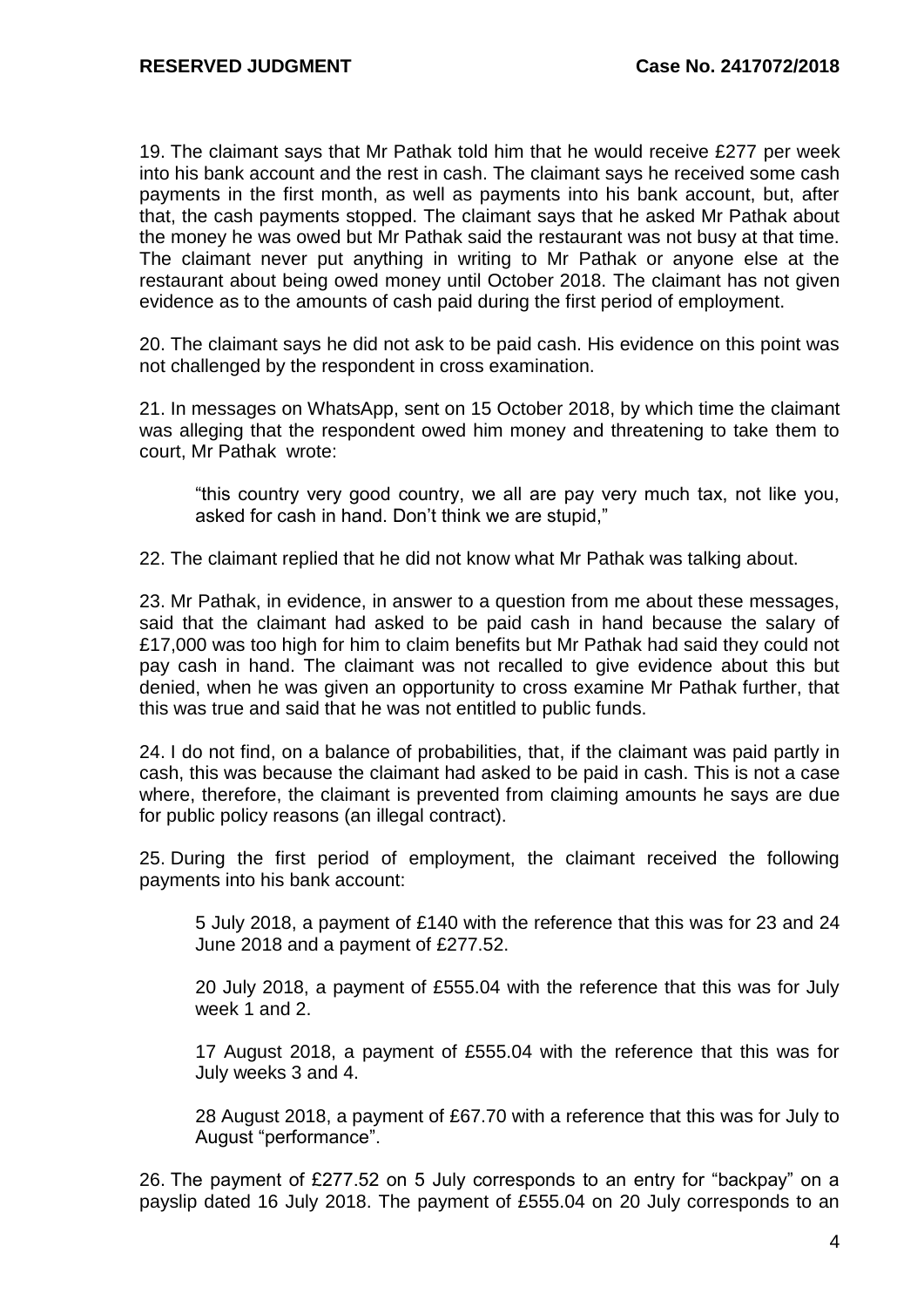entry for "gross pay" on the payslip dated 16 July 2018. For reasons which have not been explained to me in evidence, there are no deductions for tax on any of the claimant's payslips. However, the payslip dated 16 July 2018 indicates that a deduction of £61.03 was made for national insurance contributions so the net pay on that payslip was £771.53. The total net payment on the payslip is, therefore, less than the aggregate of the sums paid into the claimant's bank account on 5 and 20 July 2018. This has not been explained in evidence. This disparity between the payslip and amounts paid lead me to believe that the payslip dated 16 July 2018 was not created on the date which it bears but at some later date, some time after 20 July.

27. According to a letter obtained from HMRC by the claimant, it appears HMRC have no record of the claimant being employed by the respondent in the tax year beginning 6 April 2018. The respondent has not been able to explain this to me, although I accept that they saw this letter for the first time at the hearing. I accept that they have not had sufficient time to make enquiries and provide evidence about this, so I do not rely on this letter in making my findings of fact or reaching my conclusions.

28. The payment of £555.04 into the claimant's account on 17 August 2018 and the payment of £67.70 into the claimant's account on 28 August 2018 correspond to entries on a payslip dated 17 August 2018 for "gross pay" and "performance bonus" respectively, expressed to be for the pay period 16 July 2018 to 12 August 2018. On this payslip there are no deductions for tax or national insurance contributions. The payments into the claimant's account match the total of net pay on the payslip, although one of the payments was made 11 days after the date of the payslip.

29. The payments made into the claimant's bank account do not correspond either to a salary of £17,000, which would give a gross weekly payment of £326.92 per week, or to weekly net pay of £425. Mr Goldrup, the respondent's representative, suggested to me, when I was questioning Mr Pathak, that the claimant was not paid weekly payments of £326.92 per week due to confusion with the respondent's accountant between gross and net pay. However, the respondent gave no evidence to this effect and it is hard to see how payments of £277.52 per week would come to be made if the misunderstanding was whether a salary of £17,000 was gross or net. Had they understood it to be net, the gross payments would have been higher, rather than lower, than £326.92 per week. Why the respondent paid the claimant the amount it did has not been explained in evidence. As late as 9 January 2019, when the respondent presented its response, the respondent was asserting that it had paid the claimant all sums due. In the respondent's counter schedule of loss, put forward at this hearing, an admission was made that the claimant had not been paid his full wages in the period 25 June to 29 July 2018, on the basis of calculations done using a salary of £17,000. If the agreement as to wages was that the claimant be paid a salary of £17,000 for this period, the shortfall was, as indicated in the respondent's counter schedule of loss, £247.

30. If the agreement was, as the claimant contends, £425 per week, the shortfall between the payments into the bank account and the amount due would be greater. Whether there was, in fact, a shortfall would depend on whether, and how much, cash was paid to the claimant in addition to the payments into his bank account. If no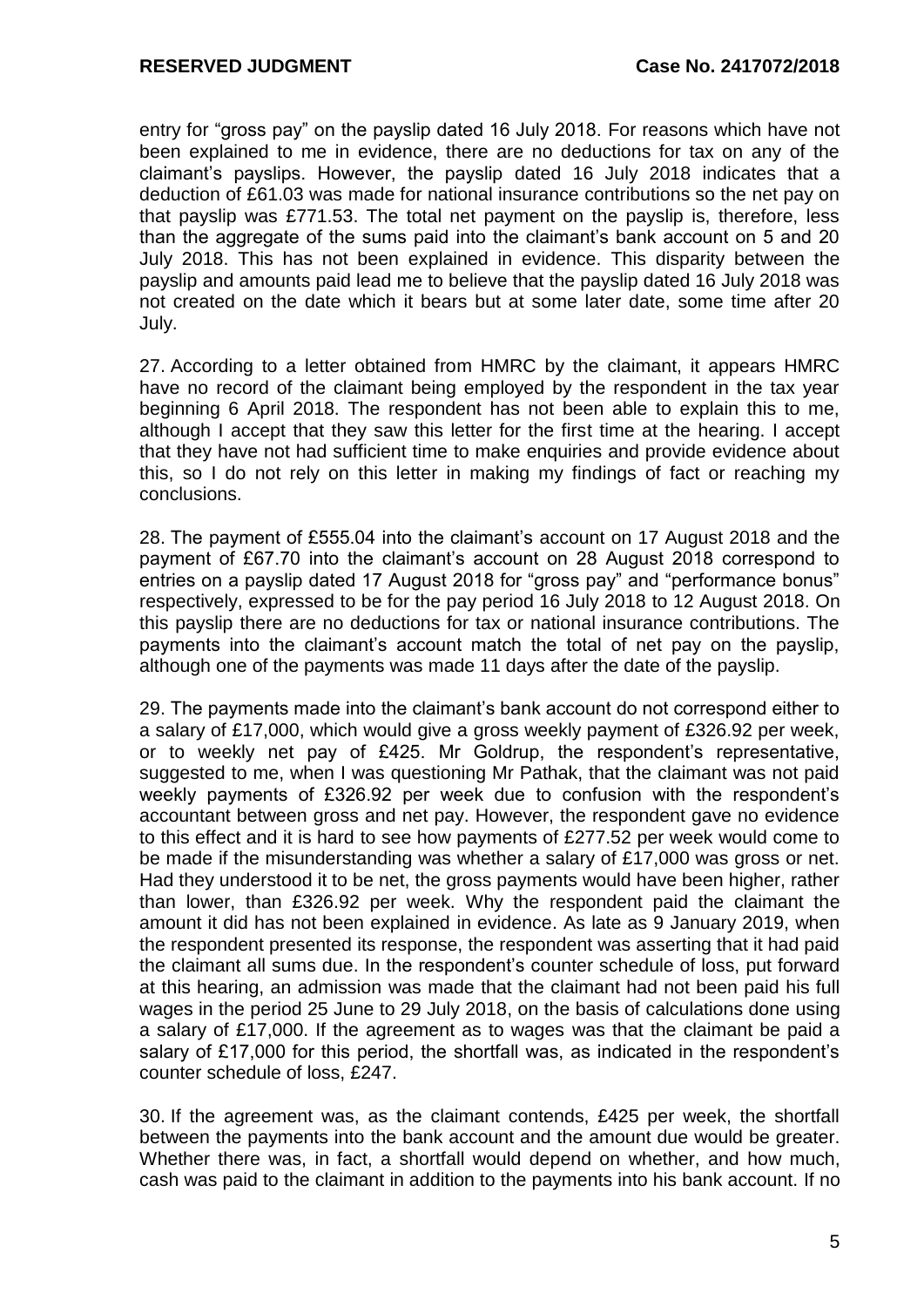cash payment was made for a week, the shortfall would be £425 - £277.52 = £147.48 net per week

31. The unexplained disparity between the salary of £17,000 in the document dated 25 June 2018 and the amounts paid into the claimant's bank account and the disparity between the net payment shown on the 16 July 2018 payslip and the amounts paid into the claimant's bank account lead me to believe that, whether the document dated 25 June 2018 is authentic or not, it does not set out the full agreement between the parties as to pay. I find, on a balance of probabilities, that Mr Pathak told the claimant that he would receive some cash payment in addition to the amounts paid into his bank account during the first period of employment. I find, on a balance of probabilities, that the claimant was told that he would receive a total of £425 net per week. This is consistent with the amounts which the claimant was seeking in his WhatsApp messages on 15 October 2018, referred to later in these reasons.

32. The claimant has not been precise about how much cash he received but has said that he received some cash payments in the first month, as well as payments into his bank account, but, after that, the cash payments stopped. Accepting the claimant's evidence on this point I find, on a balance of probabilities, that the clamant did receive some payments in cash. Since the claimant has not given evidence about how much cash he received, but said he received cash payments in the first month, the claimant has not satisfied me that he did not receive the full amount due to him, by a combination of cash and bank payments for the four weeks beginning 25 June 2018. I accept his evidence that he received no cash payments after that period, receiving only the payments into his bank account. The claimant's evidence, which I accept on this point, is that he received a cash payment of £300 when he returned to work in August, as part payment of the back pay. This needs to be set against the shortfall in pay in the first period of employment.

33. Since I have found that the document dated 25 June 2018 does not set out a full agreement as to pay, I do not find it necessary to make a finding as to whether the document is authentic. Had it been necessary to make a finding, I would have found, on a balance of probabilities, that the document was authentic. If the respondent had fabricated the document, I would have expected the salary to correspond correctly with the payments on the payslips.

34. The claimant gave two weeks' notice to terminate his employment by a WhatsApp message sent on or around 14 July 2018 which read: "I jop start as a Tandori chef 25/6/18 and finish jop 29/7/18".

35. There was a dispute between the parties as to the reasons for the claimant leaving. The reasons for the claimant leaving would only be relevant to this issues in this if they shed light on whether the claimant had been underpaid during the first period of employment. There is nothing other than the oral evidence of Mr Pathak and the claimant about the reasons for the claimant leaving. I do not consider I can confidently prefer the evidence of the claimant or Mr Pathak as to the reasons for the claimant leaving. I do not consider it would be appropriate to draw inferences from a finding which I would have to make on the basis of the burden of proof. I do not, therefore, make a finding of fact as to the reasons for the claimant giving notice to terminate the first period of employment. The reasons for the claimant leaving do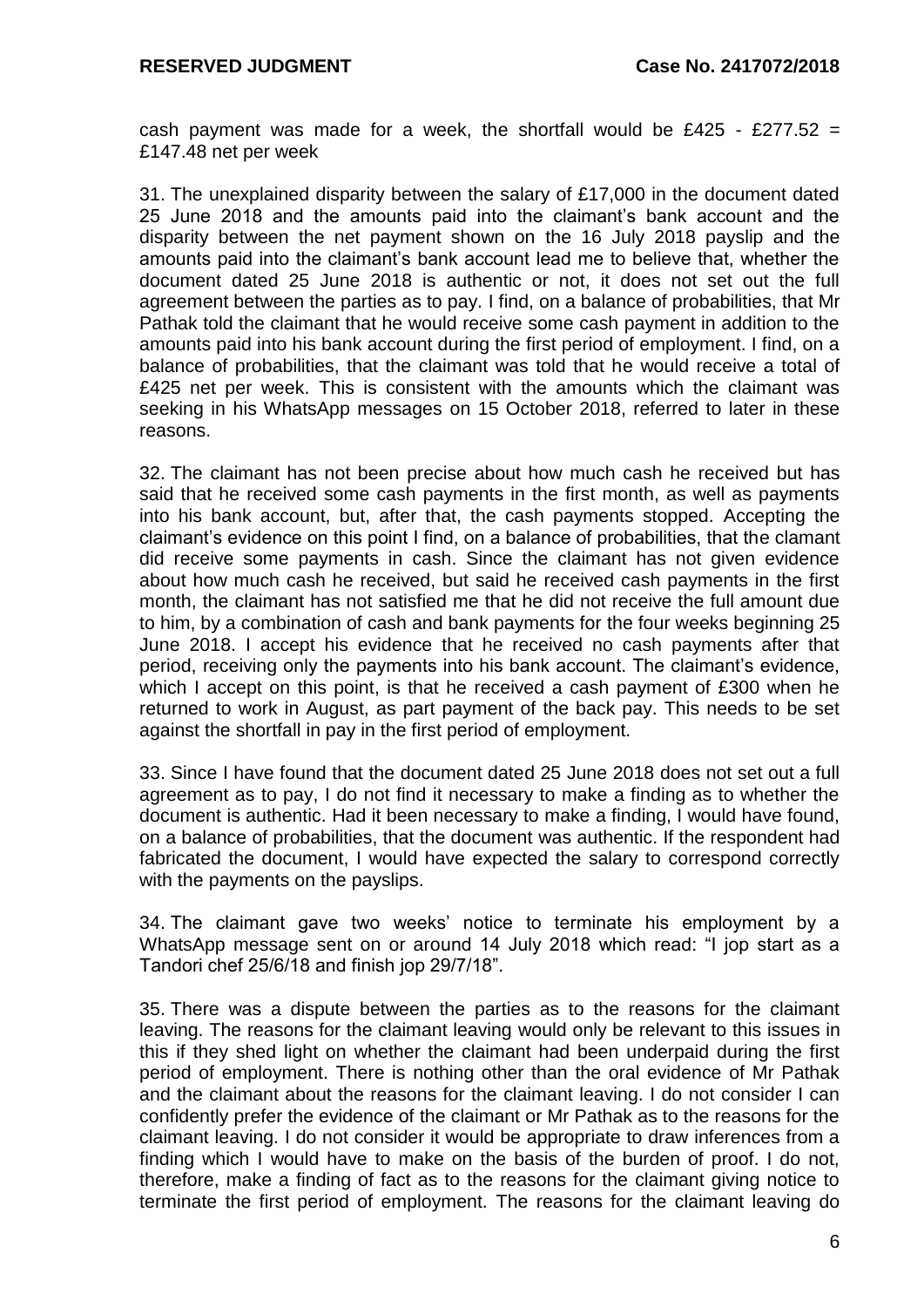not, therefore, assist me in making my finding as to whether the claimant was underpaid in the first period of employment.

36. The claimant was re-engaged by the respondent with effect from 15 August 2018. There is a dispute as to the circumstances and terms of his re-engagement.

37. Mr Pathak says that the claimant contacted him by telephone on or around 13 August 2018 saying he wanted to return to work with the respondent as he could not find another job. Mr Pathak says he told the claimant they could not offer him a permanent position again as they had already recruited another person to fill the role he had left, but that they could engage him on a zero hours basis at a rate of £9.50 per hour. Mr Pathak told me that the person who filled the claimant's position was Claudiya. Claudiya appears, from the rotas, to have been working for the respondent from some time prior to the claimant leaving at the end of July. Mr Pathak said he told the claimant that he could not guarantee hours but may be able to give him 24 hours per week.

38. The claimant at first gave evidence that Mr Pathak had contacted him, asking him to come back, but then said he was not sure who had contacted who. His evidence was that Mr Pathak promised to pay the money owed to the claimant. He says Mr Pathak gave him £300 in cash on his first day back, 15 August 2018, and promised to pay the rest "slowly" but did not, in fact, make any further payments of back pay. The claimant says that there was no discussion about the hours he would be working or the rate and basis of payment, and that he understood he was to be re-engaged on the same terms as before i.e. £425 net per week, working 40-45 hours per week.

39. Mr Pathak denies paying the claimant £300 in cash and promising more payments. I have preferred the evidence of the claimant in finding that the claimant was paid £300 on returning to work but received no cash payments after that.

40. Mr Pathak says that the rotas he drew up show the hours worked by the claimant from 15 August 2018 until 5 October 2018. These show that the claimant was rostered to work 24 hours per week in each of the weeks from the week commencing 13 August 2018 to the week commencing 1 October 2018. Mr Pathak says that employees can only be paid for more hours than on the rota if they fill in a sheet showing the hours worked and this is agreed and signed by Mr Pathak.

41. I find that the rotas are authentic documents. They were only produced, during the afternoon of the hearing, as a result of a request by me for records of hours worked by the claimant. The respondent had not included them in the bundle of documents which it had prepared for this hearing, although no orders had been made for disclosure and preparation of a bundle. If the rotas had been created for the purposes of these proceedings, I consider it more likely that they would have been included in the bundle, rather than produced only in response to an enquiry from the judge.

42. The claimant received the following payments into his bank account for the period 15 August to 5 October 2018 inclusive: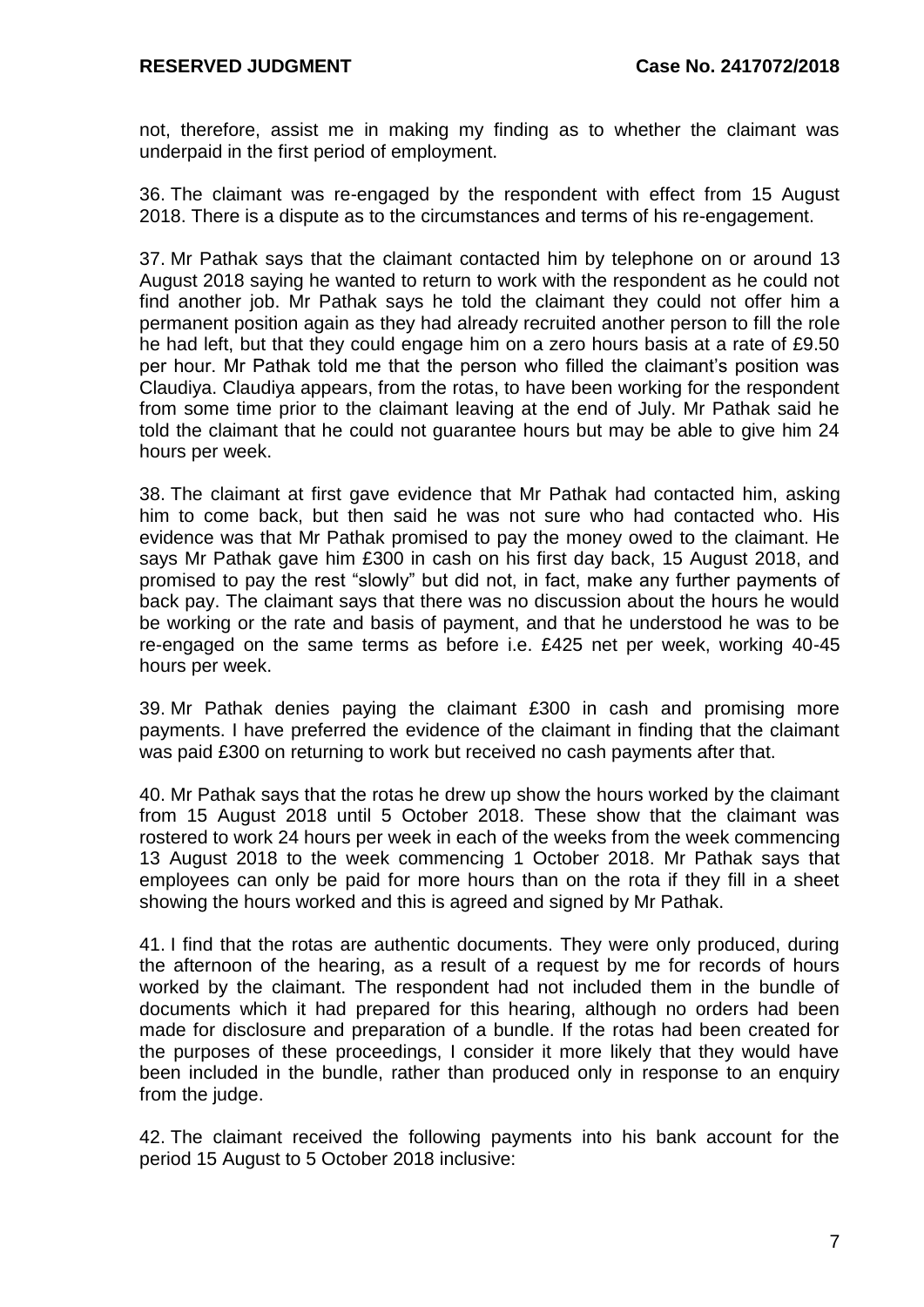Payment on 14 September 2018: £1037.47 for the period 13 August to 9 September. This corresponds to the net payment shown on a payslip dated 14 September 2018. The payslip shows pay at £9.50 per hour for 98 hours' work, totalling £931. There is, in addition on the payslip, a payment of £159.58 shown for performance bonus. There is a deduction for national insurance contributions but no deduction for income tax.

Payment on 12 October 2018: £924.03 for the period 10 Sept to 7 October. This corresponds to the net payment shown on a payslip dated 12 October 2018. This payslip shows pay at £9.50 per hour for 86.5 hours' work, totalling £821.75. There is, in addition on the payslip, a payment of £139.92 shown for performance bonus. There is a deduction for national insurance contributions but no deduction for income tax.

43. Gross payments for hours worked, leaving aside performance bonuses, totalled £1752.75 (£931 + £821.75).

44. The rotas showed the hours for the claimant in the period 15 August to 5 October 2018 inclusive to be 187 hours (if the claimant worked all the hours on 5 October, the day he was sent home). According to the payslips, the claimant was paid for 184.5 hours. The difference may be because the claimant did not work his full rostered hours on 5 October, being sent home. However, I heard no evidence as to what time the claimant was sent home from work.

45. The claimant had completed timesheets for the weeks he was employed. He left these sheets in a basket on the respondent's premises. Mr Pathak found the sheets for 15 August onwards in October and sent the claimant a photo of these on Whats App with a message asking what they were. The claimant replied "This is cash hours". Mr Pathak replied "We have all your hours." In the messages which followed, the claimant wrote that he worked every week over 24 hours. This was not in response to any reference by Mr Pathak to 24 hours per week. The claimant said he could not remember why he referred to 24 hours per week.

46. The days showing hours worked on the timesheets for 15 August to the end of September correspond to the work days on the rotas prepared by Mr Pathak. The hours recorded on the timesheets in large part correspond with those on the rotas but are sometimes an hour or so longer i.e. starting and/or finishing earlier. There is no signature from Mr Pathak on the timesheets.

47. Even if the timesheets show the hours actually worked by the claimant more accurately than the rotas, they do not indicate that the claimant was working between 40 and 45 hours per week from 15 August 2018 to 5 October 2018.

48. I find, on a balance of probabilities, that the claimant and Mr Pathak agreed that the claimant should start work again on a different basis from before; he would no longer be paid a fixed amount per week, but would be paid per hour. If the arrangements had been the same as before, the claimant would not have been rostered to work only 24 hours per week and the claimant would have had no reason to write in the WhatsApp message that he was working more than 24 hours per week.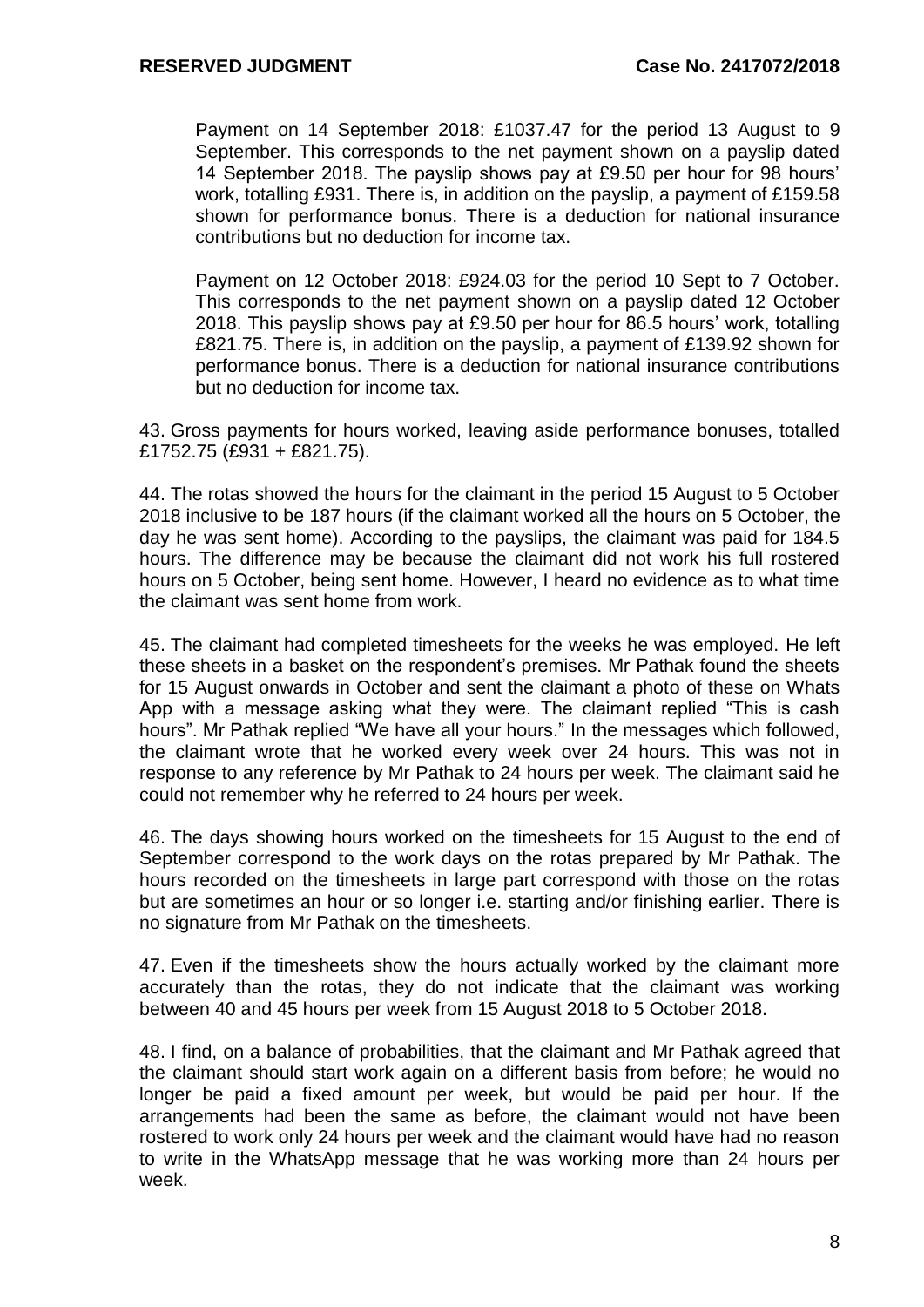49. As previously noted, Mr Pathak's evidence is that, when the claimant returned to work, he signed a zero hours contract dated 17 August 2018 which provided that there was no obligation to offer the claimant any minimum number of hours work but stated he would be paid at £9.50 per hour. The contract does not contain any provision that, to be paid for hours above those included on the rota, Mr Pathak's prior agreement and signature on the timesheet had to be obtained.

50. The claimant challenged the authenticity of the contract. As previously noted, I can only assess the authenticity by reference to other evidence. I find that the rotas, which I have found to be authentic documents, and the claimant's own time records, are consistent with this document. I find, on a balance of probabilities, that this is an authentic document.

51. I find it more likely than not that the hours recorded by the claimant in his timesheets were the hours he actually worked. It would not be surprising that working hours for a chef in the restaurant would vary to some degree, depending on how busy the restaurant was that night. It would perhaps be more surprising if the hours worked always corresponded exactly to the hours on the rota.

52. I find that the claimant worked, and was entitled to be paid at the rate of £9.50 per hour for the hours that he recorded on his timesheets, even though Mr Pathak had not signed the timesheets since there is no condition in the contract that the additional hours to those on the rota must be countersigned by Mr Pathak.

53. I have been given copies of timesheets covering the period 15 August to 30 September 2018. These show a total of 183.5 hours worked in that period. I have not been given a copy of a timesheet for the few days worked by the claimant in October. The claimant has not given me any evidence as to the hours worked on those days. I take the hours worked on 2-5 October 2018 to be those on the rota for that period i.e. 19 hours in total. I find that the claimant worked 202.5 hours in the period 15 August to 5 October 2018 and was entitled to be paid for that at a rate of £9.50 per hour. This would give an entitlement to pay of £1923.75 (202.5 x 9.5). This is higher than the amount the claimant was paid.

54. On 5 October 2018, the claimant and Mr Pathak had an argument. As a result of this, the claimant was sent home. The claimant accepts he received a warning letter dated 7 October 2018 which he signed. This set out what Mr Pathak regarded as misconduct and concluded:

"Please sign below to confirm that you understand the reason for receiving this warning letter, and that if this happens again in the future, we will terminate your contract."

55. Although the terms of this letter suggest implicitly that the claimant will not be dismissed unless there is some further act of misconduct, Mr Pathak accepted that he told the claimant that there would be a management meeting, after this letter of warning had been given, for the directors to decide what to do. Mr Pathak was, therefore, informing the claimant that it was possible he could be dismissed, despite the terms of the letter. The claimant has asserted that he was dismissed by the respondent. However, on his own evidence, no one from the respondent ever told him he was dismissed.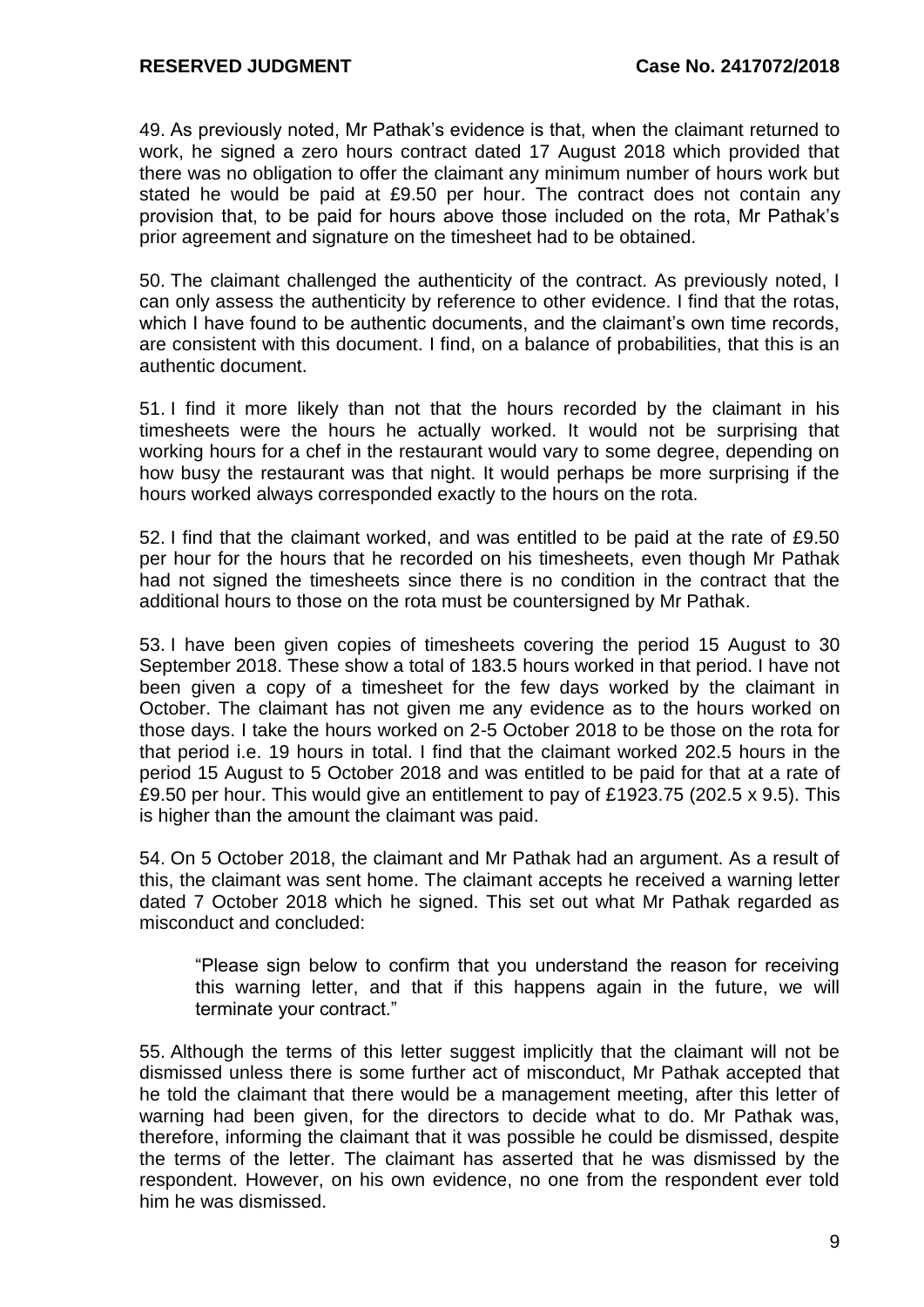56. There is some dispute as to who initiated contact after this, but there were some messages between Mr Pathak and the claimant. On 15 October 2018, Mr Pathak offered the claimant work on the evenings of Friday and Saturday that week. The claimant replied:

"Patak Bahi if u give me 5 or six days that's fine. Other wise as u wish. I already apologise u. I don't want hurt u. Because I am very respack."

57. Mr Pathak replied that they may be able to give him more hours in future but asked him to let him know if he was available those days or not. The claimant replied: "I don't need". He wrote that he did not want any action for the respondent. He wrote that he did not need any wage slips or P45. Mr Pathak replied, asking what he was talking about by action against the respondent. He wrote that they could give the claimant his P45 when he left the company. The claimant replied that he would see him soon in the tribunal.

58. On 9 November 2018, by email, Mr Pathak wrote that he had put the claimant on the work schedule for 10 and 11 November and asked the claimant to let him know whether he was available to work. The claimant did not reply.

59. The claimant did no work for the respondent after 5 October 2018.

60. The respondent's position in the response was that the claimant's employment, under a zero hours contract, was ongoing at that date.

61. It is common ground that the claimant did not take any paid holiday during his employment with the respondent and was not paid in lieu of his accrued holiday.

62. It is common ground that the claimant was not given any paper payslips and that, in late November 2018, he was given access to payslips online.

63. The respondent asserts that the claimant would have been sent an email from their accountants early in his employment giving him information as to how to access payslips online. The only evidence in support of this assertion was Mr Pathak's oral evidence that the claimant spoke to him about difficulty accessing payslips and Mr Pathak showed the claimant details of his pay on Mr Pathak's email. The claimant says he was not told until the end of November about accessing payslips online.

64. In a WhatsApp message on 15 October, in answer to the claimant writing that he did not need any wage slips or P45, Mr Pathak wrote that "if you want your all payslips we can give you, send your email address."

65. In an email dated 24 November 2018, the claimant asked one of the directors of the respondent to forward his payslips to his email address. Ms Patil wrote on 27 November 2018 that the system had already sent the claimant an email saying he needed to create an account access name and password. Once he did that, he could see and download all his payslips. She suggested he check his spam. Her email did not give any indication as to when the system would have sent the claimant the email.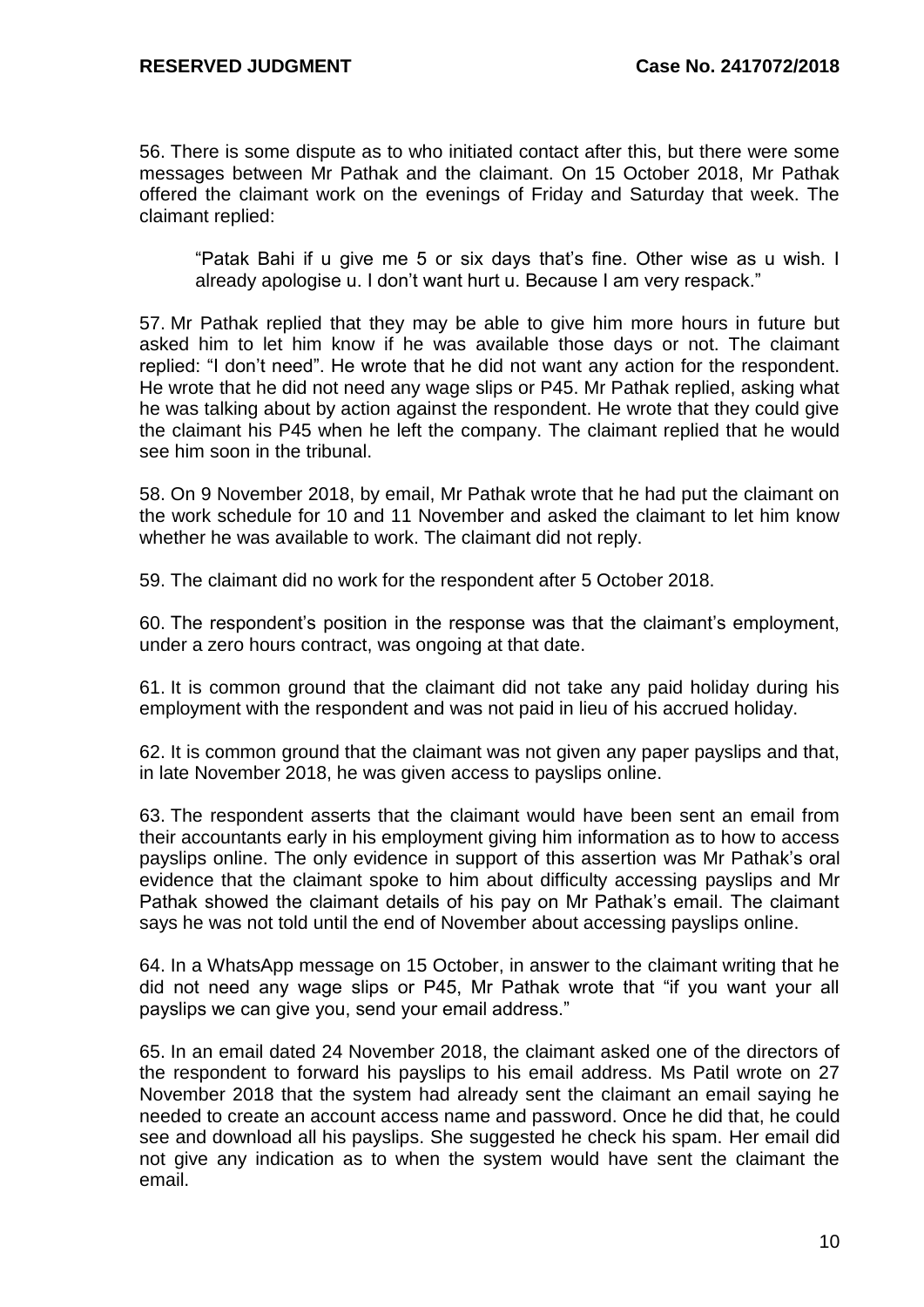66. For the reasons given above, I have found, on a balance of probabilities, that the payslip dated 16 July 2018 was not created at that date. I find, on a balance of probabilities, that the claimant was not given access to payslips online during the first period of employment.

67. I find, on a balance of probabilities, that the payslips relating to the second period of employment, which do match payments made, were created at the time indicated on the payslips and were available to the claimant online. I consider it more likely than not that the claimant would have been told that he could access these payslips online. I prefer the evidence of Mr Pathak that the claimant spoke to him about this and that Mr Pathak showed the claimant details of his pay on Mr Pathak's email.

68. In the WhatsApp messages on 15 October 2018, the claimant wrote that he was owed £1700 and £425 and £850.

69. The claimant presented his claim on 22 November 2018 after an ACAS early conciliation period of 22 October to 22 November 2018. In his claim form, the claimant wrote that he was seeking unpaid wages of £1700, 2 weeks notice pay of £850 and holiday pay of £425.

70. The respondent wrote to the claimant on 26 December 2018. The claimant accepts he received this letter and its enclosures. Enclosed with the letter were various documents including the documents dated 25 June and 15 August 2018 which the respondent asserted were contracts signed by the claimant. They denied they had dismissed him and wrote that he was still under a zero hours contract and had not informed them if he wanted to continue working or not. They asserted that they had paid him all wages due and asked how he had calculated holiday pay. They wrote that they calculated he was due for 2.8 days holiday, which they were happy to pay. However, in the response presented on 9 January 2019, the respondent denied that anything was due to the claimant.

71. The claimant and the respondent had a meeting on 30 December 2018. Both parties waived privilege to show me a note of the meeting. The claimant did not agree the note was accurate, saying that the respondent had not conceded anything was due to him and he was there at most 5-10 minutes. The note prepared by the respondent records that holiday pay was due to the claimant.

72. The respondent presented its response on 9 January 2019. As previously noted, this denied that any sums were due to the claimant (contrary to its note of 30 December 2018 which accepted that holiday pay was due).

#### **Submissions**

73. Mr Goldup, for the respondent, submitted that the parties had agreed, in a document dated 25 June 2018, that the claimant would be paid £17,000 per annum. The respondent accepted that, during the first period of employment, the claimant had not received what he was due. The respondent did not accept the claimant should have been paid £425 per week. The respondent's position was that the claimant had got in touch with the respondent, after he had resigned, because he was struggling to find another job. The respondent asserted that the claimant would not have done this if he believed he had been underpaid. The respondent denied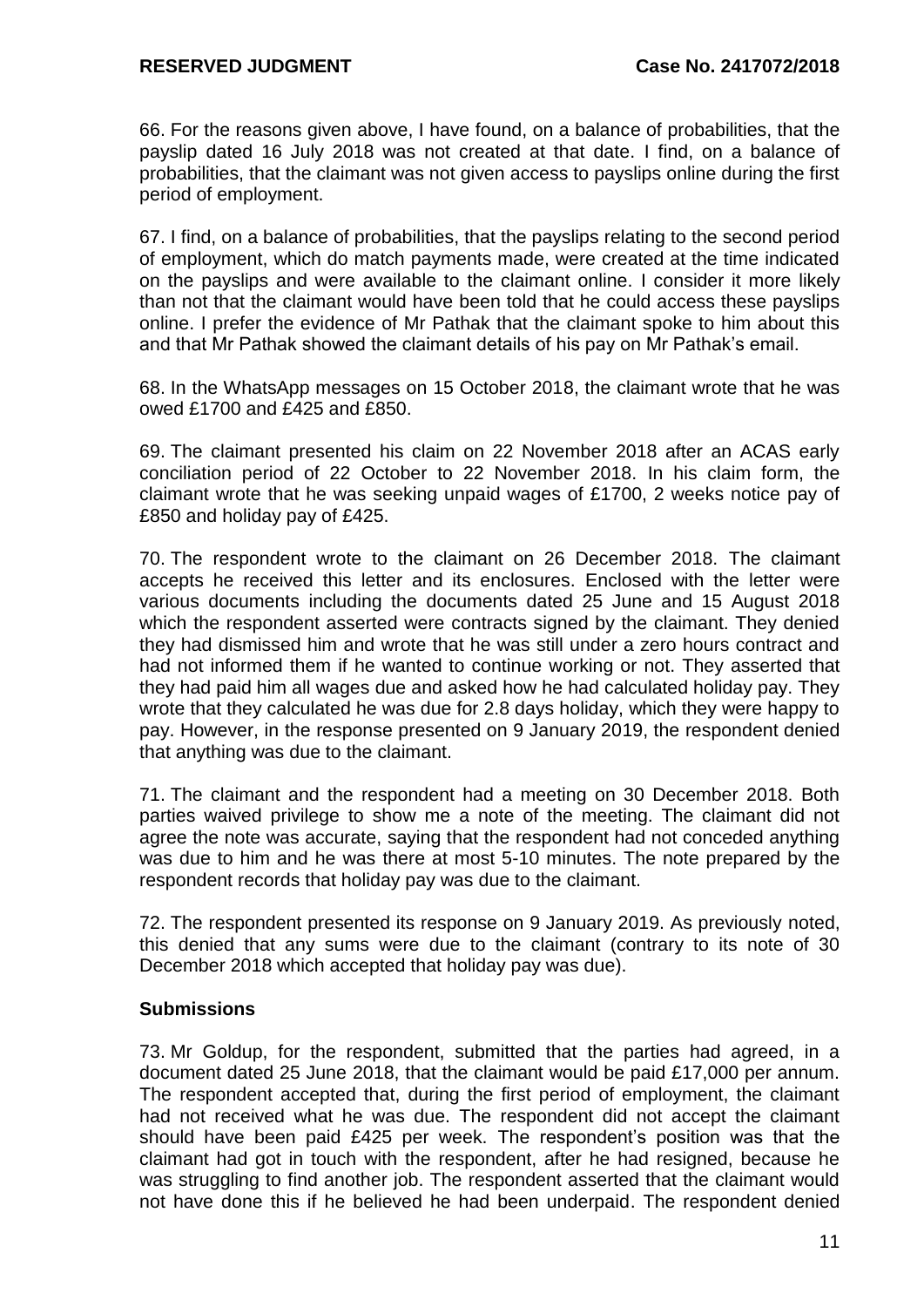there was any agreement to pay cash in hand. The respondent submitted that the claimant was re-engaged on a zero hours contract; the parties had signed a contract on 17 August 2018. Neither party had terminated the contract. The claimant would have received an automatically generated email from the respondent's tax service giving him details about how to access his payslips. The respondent accepted it was liable to pay holiday pay to the extent set out in the counter schedule of loss.

74. The claimant made no submissions.

#### **Law**

75. Section 13(1) of the Employment Rights Act 1996 (ERA) provides that an employer shall not make a deduction from wages of a worker employed by him unless the deduction is required or authorised to be made by virtue of a statutory provision or a relevant provision of the worker's contract or the worker has previously signified in writing his agreement or consent to the making of the deduction. An employee has a right to complain to an Employment Tribunal of an unlawful deduction from wages pursuant to Section 23 of the Employment Rights Act 1996.

76. The Working Time Regulations 1998 provide for minimum periods of annual leave and for payment to be made in lieu of any leave accrued but not taken in the leave year in which the employment ends. The Regulations provide for 5.6 weeks leave per annum. The leave year begins on the anniversary of the start of the claimant's employment, unless a written relevant agreement between the employee and employer provides for a different leave year.

77. An employer who wishes to terminate a contract of employment must give the period of notice required by the contract of employment or, if no period of notice has been agreed, reasonable notice, which must be no less that the period of statutory minimum notice required by section 86 Employment Rights Act 1996. If an employer terminates the contract without notice, unless this is in response to a fundamental breach of contract by the employee, the respondent will be in breach of contract and the employee is entitled to seek damages for the breach.

78. Section 8 ERA provides that an employee has the right to be given by his employer, at or before the time at which any payment of wages or salary is made to him, a written itemised pay statement. If a tribunal finds that a statement is not given as required, it shall make a declaration to that effect (s.12(3) ERA) and may, where the tribunal finds that unnotified deductions from pay have been made, order the respondent to pay to the claimant a sum not exceeding the aggregate of the unnotified deductions so made (s.12(4) ERA).

#### **Conclusions**

#### Pay for the period 23 June to 29 July 2018

79. The claimant was paid for the first two days, which was a trial period, at an agreed rate of £70 per day.

80. From 25 June 2018, the agreement was that the claimant was paid a fixed amount per week. I found this to be £425 after deductions. The claimant did not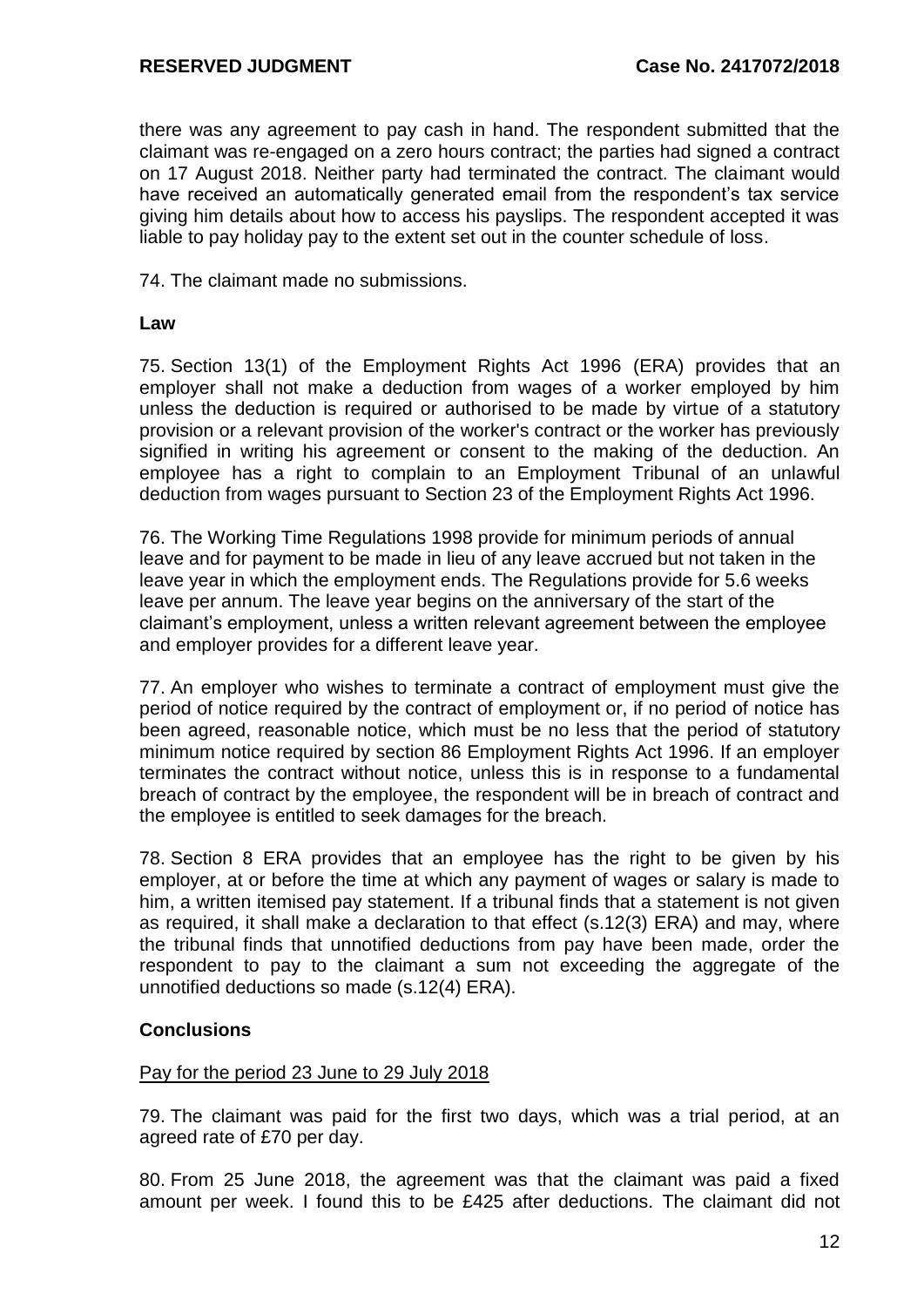satisfy me that he had not received the full amount of wages due for the first 4 weeks. I have found that, after that, he was paid at the rate of £277.52 per week, rather than £425 per week. This means there was a shortfall for one week of £147.48 (£425 - £277.52). However, the claimant's evidence was he was paid £300 cash towards the shortfall when he returned to work on 15 August. This is more than the shortfall. I conclude, therefore, that there is nothing still owing to the claimant in respect of wages for the first period of employment.

#### Pay for the period 15 August to 5 October 2018

81. I found that the claimant worked 202.5 hours in the period 15 August to 5 October 2018 and was entitled to be paid for that at a rate of £9.50 per hour. This would give an entitlement to pay of £1923.75 (202.5 x 9.5). This is higher than the amount the claimant was paid. The claimant was paid £1752.75 gross (£931 + £821.75) for hours worked in this period. The claimant was, therefore, underpaid in this period by £171 gross (£1923.75 - £1752.75). This was an unlawful deduction from wages and I order the respondent to pay the claimant this amount.

#### Breach of contract (notice pay)

82. Taking the claimant's evidence at its highest, I conclude that the respondent has done nothing which constitutes an actual dismissal of the claimant. The claimant was sent home from work on 5 October 2018 and given a written warning. This was not a termination of his employment by the respondent; indeed, the warning letter signed on 7 October 2018 makes it clear that the claimant's employment is continuing. Although Mr Pathak told the claimant, in effect, that the directors might decide to end his employment at the management meeting which was to be held, there is no evidence of anything said or done by the respondent after that which could constitute an actual dismissal by the respondent.

83. The claimant has not argued that he was constructively dismissed by the respondent. He did not argue that he had resigned in response to the respondent's actions.

84. I conclude that the respondent did not dismiss the claimant. The complaint of breach of contract in respect of failure to give notice is not, therefore, well founded.

#### Holiday pay

85. If the claimant remains employed by the respondent, as suggested by the respondent, he would not have been entitled to be paid in lieu of accrued but untaken holiday. However, the respondent has accepted that it owes the claimant holiday pay.

86. I have concluded that the claimant's employment was not terminated by the respondent. However, I conclude that, prior to the claimant starting proceedings against the respondent on 22 November 2018, the claimant had resigned by his actions and messages. The claimant had refused an offer of work on 15 October and another offer in early November. He made it clear by his actions and messages that he regarded his employment as at an end.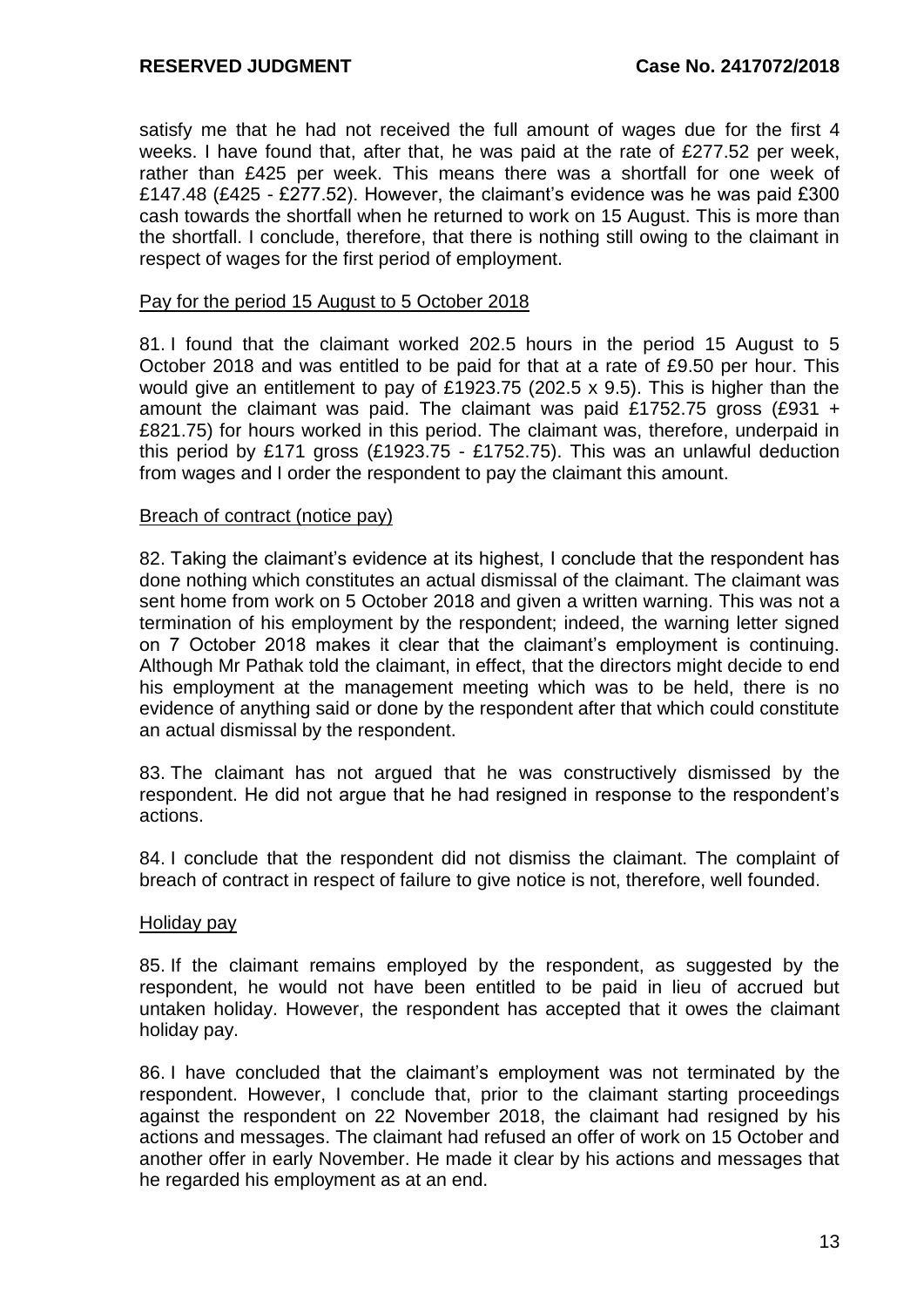87. Since the claimant's employment has ended, he is entitled to be paid in lieu of accrued but untaken holiday. The parties agree that the claimant did not take any paid holiday during his two periods of employment.

88. There was no contractual agreement relating to holiday or relevant agreement about a leave year which displaces the terms of the Working Time Regulations. I, therefore, calculate the entitlement to holiday pay in accordance with those regulations. Since the terms on which the claimant was employed were different in the two periods of employment, I calculate the accrued entitlement in relation to each of these periods separately before adding the entitlements together.

89. An employee is entitled to 5.6 weeks' paid holiday in a year under the terms of the Working Time Regulations.

*Accrued holiday for the period 23 June – 29 July 2018*

90. This is a period of 5 weeks. I have found that the claimant was entitled to be paid £425 net per week. Since no deductions for tax were made, I take the gross figure to be the same as the net weekly pay figure.

91. The calculation of holiday pay due for this period is as follows:

5.6 x  $5/52$  x  $425 = \text{\textsterling}228.85$  gross

*Accrued holiday for the period 15 August – 5 October 2018*

92. This is a period of 7.5 weeks. I have found the claimant was entitled to be paid at the rate of £9.50 per hour gross.

93. I have found that the claimant worked 202.5 hours in this period. He worked an average of  $202.5/7.5 = 27$  hours per week in this period.

94. The calculation of holiday pay due for this period is as follows:

5.6 x 7.5/52 x 256.50 = £207.17 gross.

*Total holiday pay due*

95. This is £228.85 + £207.17 = £436.02.

#### **Payslips**

96. I have found that the payslip dated 16 July 2018 was not issued on that date. Even if it was issued on that date, it was not provided, as required, at the time, or before the payment made on 5 July 2018 which was described on the payslip as "backpay". I have also found that payments made to the claimant's bank account for the first period of employment, which were recorded on payslips, did not constitute all the payments made to the claimant, since some payments were, I found, made in cash. I conclude, therefore, that the claimant was not provided with itemised payslips for all payments made for the first period of employment as required by s.8 ERA.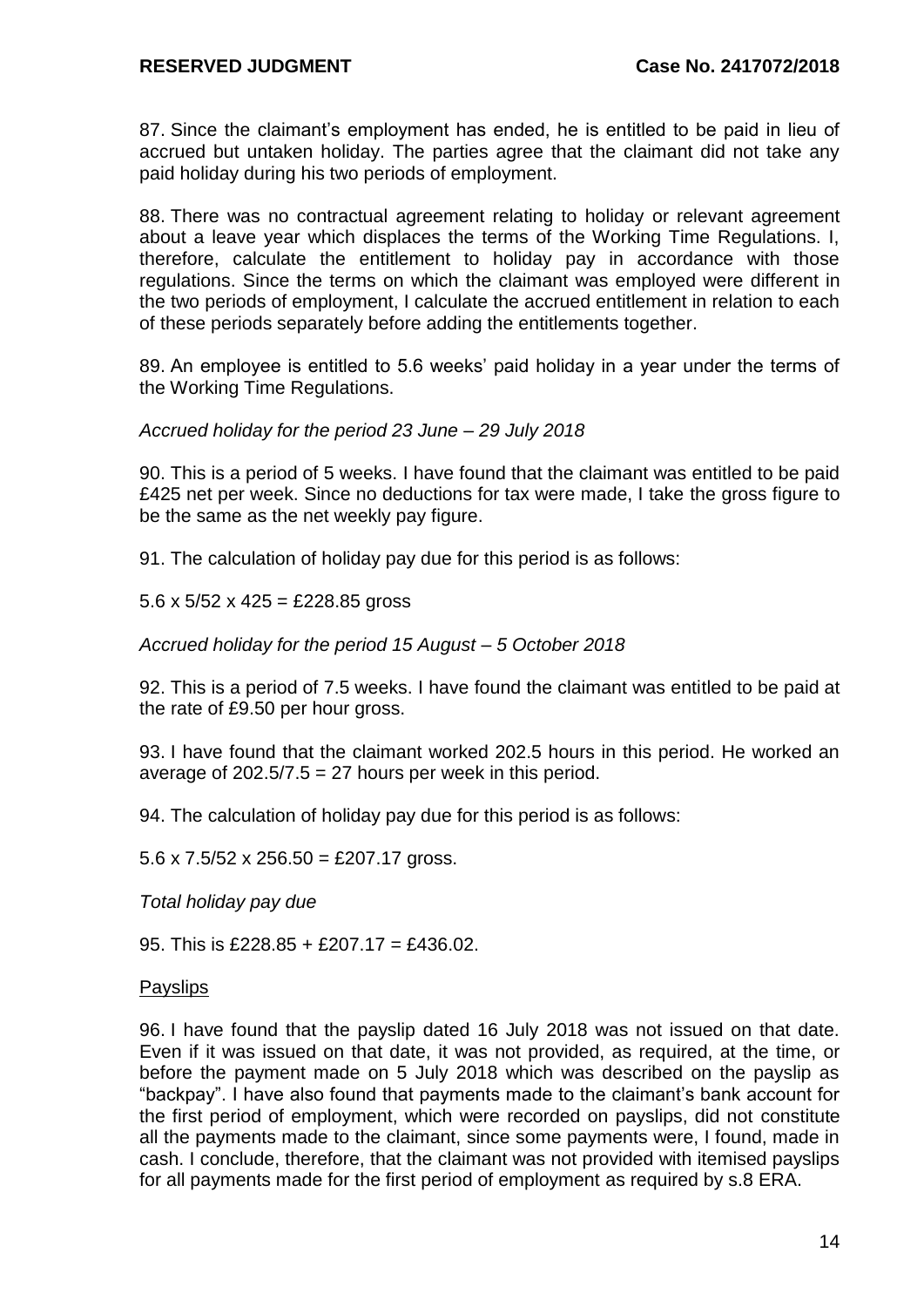#### **RESERVED JUDGMENT Case No. 2417072/2018**

97. I have found that the claimant was given access to itemised payslips online in relation to the second period of employment, at the relevant time, although it appears he had difficulty in accessing these. I conclude that giving the opportunity to access payslips online is compatible with the obligation to provide written itemised payslips in section 8 Employment Rights Act 1996.

98. I make a declaration that the claimant was not provided with written itemised pay statements in relation to the period of employment 23 June to 29 July 2018.

99. The claimant is being compensated for the shortfall in wages and holiday pay. According to the payslips, no deductions were made for tax and only one modest deduction was made for national insurance contributions which, in practice, was not deducted from the amount paid into the claimant's bank account. In these circumstances, I do not consider this to be an appropriate case to order the respondent to pay to the claimant any sum in respect of unnotified deductions pursuant to s.12(4) ERA.

Employment Judge Slater

Date: 24 January 2019

RESERVED JUDGMENT & REASONS SENT TO THE PARTIES ON

24 January 2019

 $\frac{1}{\sqrt{2}}$  ,  $\frac{1}{\sqrt{2}}$  ,  $\frac{1}{\sqrt{2}}$  ,  $\frac{1}{\sqrt{2}}$  ,  $\frac{1}{\sqrt{2}}$  ,  $\frac{1}{\sqrt{2}}$  ,  $\frac{1}{\sqrt{2}}$  ,  $\frac{1}{\sqrt{2}}$  ,  $\frac{1}{\sqrt{2}}$  ,  $\frac{1}{\sqrt{2}}$  ,  $\frac{1}{\sqrt{2}}$  ,  $\frac{1}{\sqrt{2}}$  ,  $\frac{1}{\sqrt{2}}$  ,  $\frac{1}{\sqrt{2}}$  ,  $\frac{1}{\sqrt{2}}$ 

FOR THE TRIBUNAL OFFICE

#### **Public access to employment tribunal decisions**

Judgments and reasons for the judgments are published, in full, online at www.gov.uk/employmenttribunal-decisions shortly after a copy has been sent to the claimant(s) and respondent(s) in a case.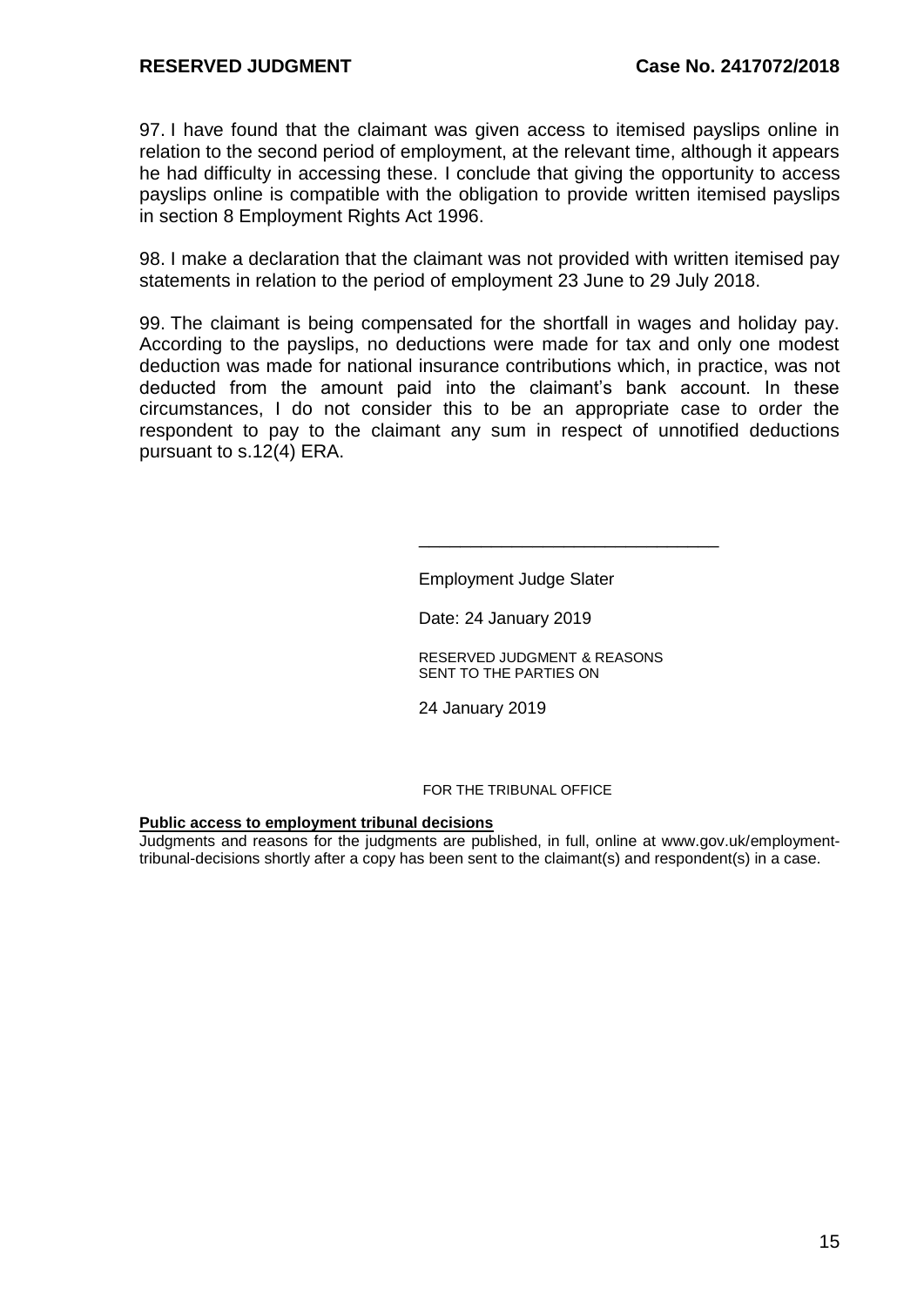

### **NOTICE**

### **THE EMPLOYMENT TRIBUNALS (INTEREST) ORDER 1990**

Tribunal case number(s): **2417072/2018**

Name of Mr S Hussain case(s): **Mr S Hussain** v **Rasassi Limited**

The Employment Tribunals (Interest) Order 1990 provides that sums of money payable as a result of a judgment of an Employment Tribunal (excluding sums representing costs or expenses), shall carry interest where the full amount is not paid within 14 days after the day that the document containing the tribunal's written judgment is recorded as having been sent to parties. That day is known as "*the relevant decision day*". The date from which interest starts to accrue is called "*the calculation day*" and is the day immediately following the relevant decision day.

The rate of interest payable is that specified in section 17 of the Judgments Act 1838 on the relevant decision day. This is known as "the stipulated rate of interest" and the rate applicable in your case is set out below.

The following information in respect of this case is provided by the Secretary of the Tribunals in accordance with the requirements of Article 12 of the Order:-

"the relevant decision day" is: **24 January 2019**

"the calculation day" is: **25 January 2019**

"the stipulated rate of interest" is: **8%**

MR I STOCKTON For the Employment Tribunal Office